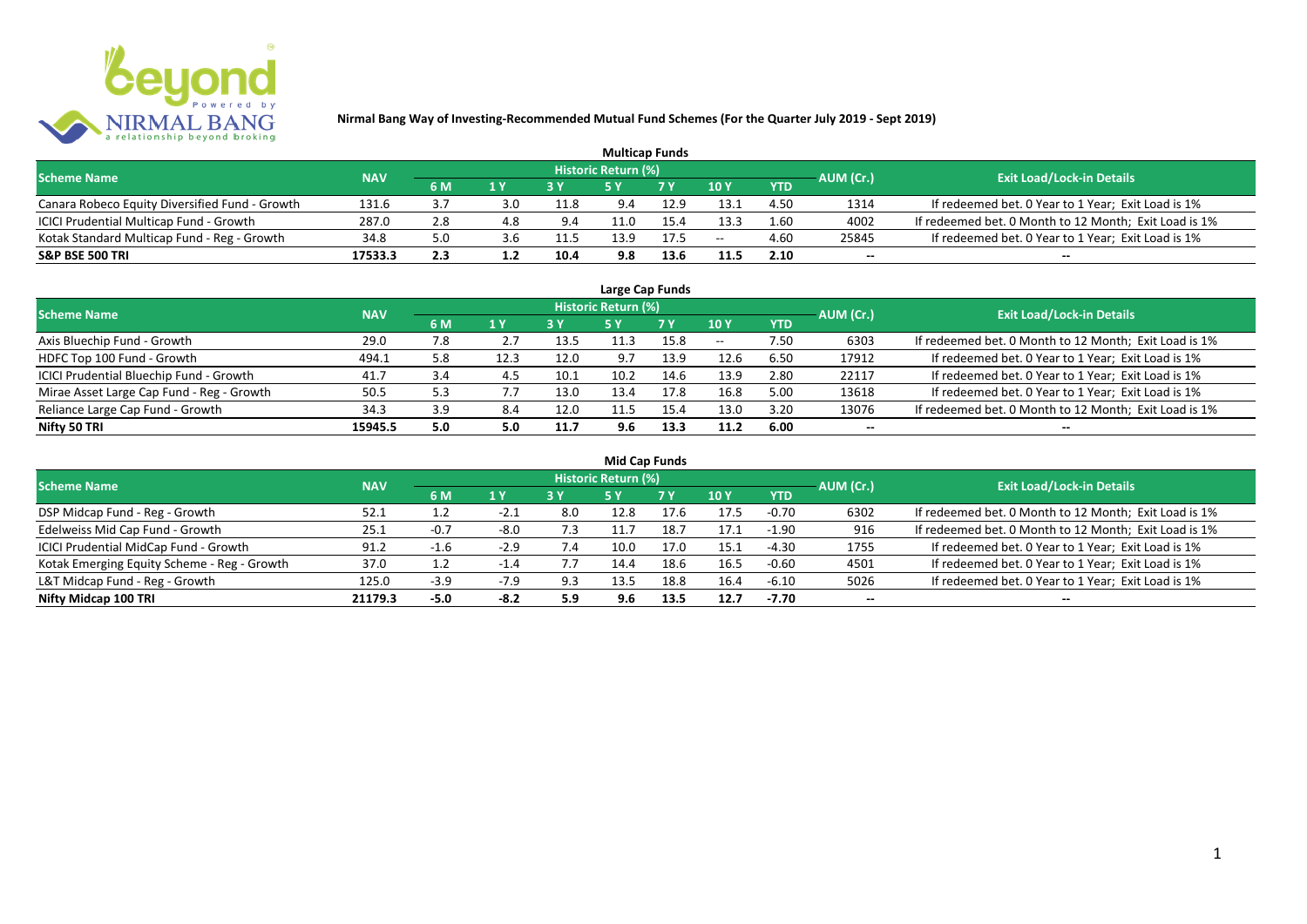

| Large & Midcap                                   |            |     |                         |      |                            |      |      |            |           |                                                    |  |  |  |
|--------------------------------------------------|------------|-----|-------------------------|------|----------------------------|------|------|------------|-----------|----------------------------------------------------|--|--|--|
| <b>Scheme Name</b>                               | <b>NAV</b> |     |                         |      | <b>Historic Return (%)</b> |      |      |            | AUM (Cr.) | <b>Exit Load/Lock-in Details</b>                   |  |  |  |
|                                                  |            | 6 M | $\mathbf{A} \mathbf{V}$ |      |                            | 7 V  | 10Y  | <b>YTD</b> |           |                                                    |  |  |  |
| Canara Robeco Emerging Equities - Growth         | 89.7       |     | -2.3                    | 11.3 | 15.0                       | 21.0 | 20.3 | 0.70       | 4929      | If redeemed bet. 0 Year to 1 Year; Exit Load is 1% |  |  |  |
| Invesco India Growth Opportunities Fund - Growth | 32.9       |     |                         | 11.0 | 11.7                       |      | 13.3 | 0.30       | 1539      | If redeemed bet. 0 Year to 1 Year; Exit Load is 1% |  |  |  |
| NIFTY Large Midcap 250 TRI                       | 6937.5     | 0.2 | $-1.3$                  | 10.3 | 11.0                       | 15.2 | 12.8 | $-0.80$    | $- -$     | $- -$                                              |  |  |  |

| <b>Focused Funds</b>             |            |     |        |      |                     |      |       |            |           |                                                       |  |  |  |
|----------------------------------|------------|-----|--------|------|---------------------|------|-------|------------|-----------|-------------------------------------------------------|--|--|--|
| <b>Scheme Name</b>               | <b>NAV</b> |     |        |      | Historic Return (%) |      |       |            | AUM (Cr.) | <b>Exit Load/Lock-in Details</b>                      |  |  |  |
|                                  |            | 6 M | 1 V    |      | c v                 | 7 V  | 10 Y  | <b>YTD</b> |           |                                                       |  |  |  |
| Axis Focused 25 Fund - Growth    | 27.6       |     | $-4.4$ | 13.5 | 13.2                | 15.6 | $- -$ | 2.80       | 8044      | If redeemed bet. 0 Month to 12 Month; Exit Load is 1% |  |  |  |
| SBI Focused Equity Fund - Growth | 141.8      | 9.0 |        | 12.  | 13.1                | 16.6 | 18.8  | 7.30       | 4864      | If redeemed bet. 0 Year to 1 Year; Exit Load is 1%    |  |  |  |
| <b>S&amp;P BSE 500</b>           | 14736.5    | 1.6 |        |      | 8.4                 | 12.1 | 10.0  | 1.40       | $- -$     | $- -$                                                 |  |  |  |

|                                                |            |        |         |                     |      | <b>Small Cap Funds</b>                         |       |            |           |                                                    |
|------------------------------------------------|------------|--------|---------|---------------------|------|------------------------------------------------|-------|------------|-----------|----------------------------------------------------|
| <b>Scheme Name</b>                             | <b>NAV</b> |        |         | Historic Return (%) |      |                                                |       |            | AUM (Cr.) | <b>Exit Load/Lock-in Details</b>                   |
|                                                |            | 6 M    |         |                     |      |                                                | 10Y   | <b>YTD</b> |           |                                                    |
| Franklin India Smaller Companies Fund - Growth | 50.2       | $-4.2$ | $-9.5$  | 3.8                 | 11.6 | 20.3                                           | 17.6  | $-4.40$    | 7369      | If redeemed bet. 0 Year to 1 Year; Exit Load is 1% |
| HDFC Small Cap Fund - Growth                   | 40.1       | $-4.9$ | -כ.     | 11.7                | 13.5 | 16.8                                           | 14.8  | $-5.70$    | 8427      | If redeemed bet. 0 Year to 1 Year; Exit Load is 1% |
| L&T Emerging Businesses Fund - Reg - Growth    | 22.7       | -b.⊥   | $-10.5$ | 10.7                | 13.4 | $\hspace{0.1mm}-\hspace{0.1mm}-\hspace{0.1mm}$ | $- -$ | $-8.80$    | 6079      | If redeemed bet. 0 Year to 1 Year; Exit Load is 1% |
| Nifty Smallcap 100 TRI                         | 7141.6     | $-7.0$ | $-15.9$ | 0.4                 | 3.2  |                                                | 9.4   | $-8.90$    | $- -$     | $- -$                                              |

# **ELSS Schemes (Tax Saving u/s 80-C)**

| <b>Scheme Name</b>                            | <b>NAV</b> |        |        | <b>Historic Return (%)</b> |      |      |         |            | AUM (Cr.)                | <b>Exit Load/Lock-in Details</b> |
|-----------------------------------------------|------------|--------|--------|----------------------------|------|------|---------|------------|--------------------------|----------------------------------|
|                                               |            | 6 M    | 1 Y    |                            | 5 Y  | 7Y   | 10Y     | <b>YTD</b> |                          |                                  |
| Aditya Birla Sun Life Tax Relief 96 - Growth  | 29.6       | $-3.4$ | $-4.8$ | 8.9                        | 12.1 | 16.8 | 13.1    | -4.40      | 8850                     | Nil                              |
| Axis Long Term Equity Fund - Growth           | 44.5       | 7.9    |        | 11.3                       | 13.3 | 19.4 | $-  \,$ | 3.90       | 19718                    |                                  |
| IDFC Tax Advantage (ELSS) Fund - Reg - Growth | 53.8       | 1.8    | $-1.7$ | 10.3                       | 11.3 | 16.2 | 14.7    | $-0.30$    | 2060                     |                                  |
| Invesco India Tax Plan - Growth               | 49.2       | 0.9    | $-2.6$ | 9.7                        | 11.8 | 16.3 | 15.1    | 0.40       | 878                      | Ni                               |
| Mirae Asset Tax Saver Fund - Reg - Growth     | 17.5       | 5.8    | 8.4    | 16.3                       | --   | --   | $- -$   | 5.10       | 2202                     |                                  |
| <b>S&amp;P BSE 200 TRI</b>                    | 5671.4     | 3.1    | 2.6    | 10.9                       | 10.1 | 13.8 | 11.5    | 3.00       | $\overline{\phantom{a}}$ | $\overline{\phantom{a}}$         |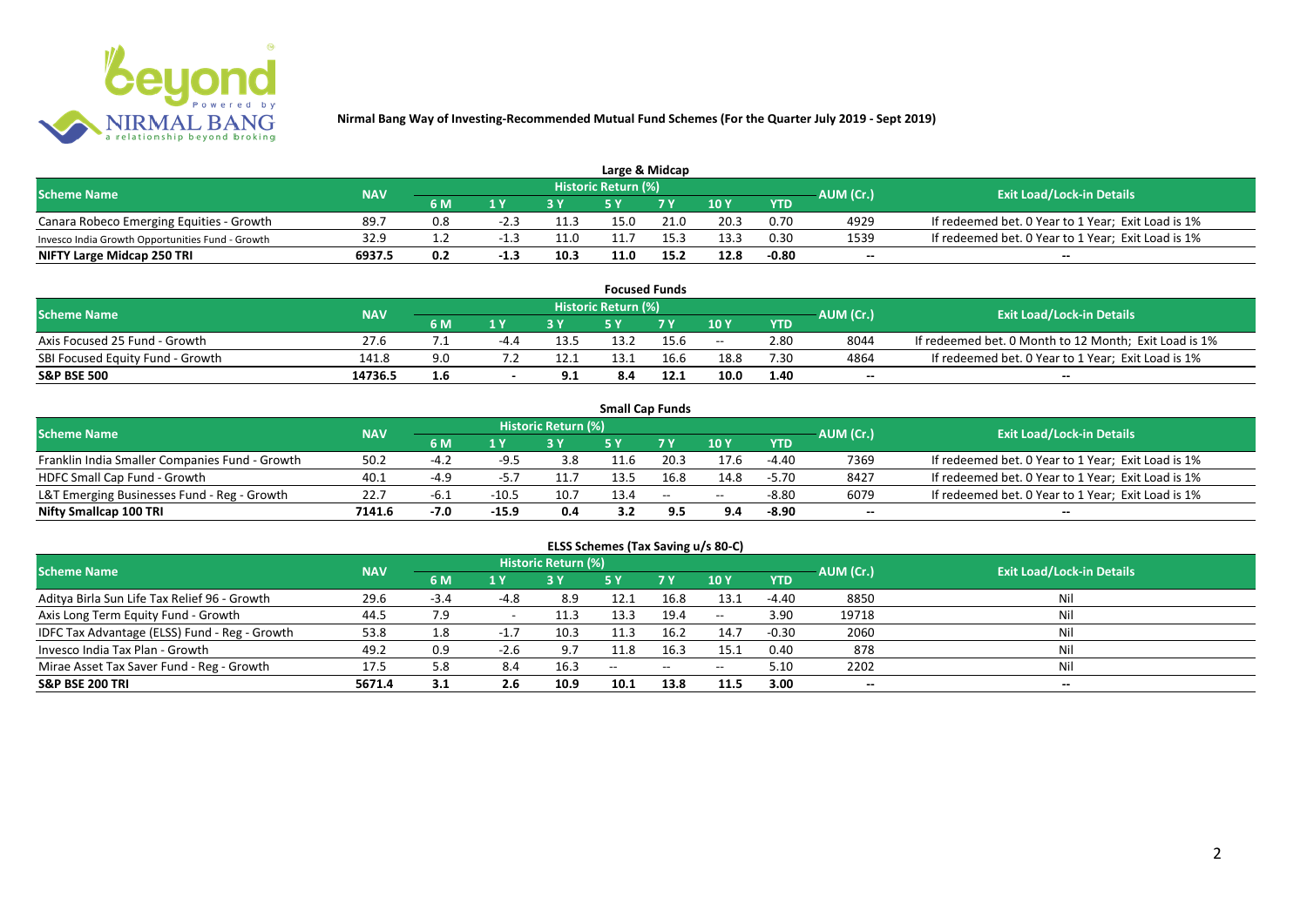

| <b>Contra/Value Fund</b>                  |            |           |      |                     |      |      |               |            |           |                                                    |  |  |  |
|-------------------------------------------|------------|-----------|------|---------------------|------|------|---------------|------------|-----------|----------------------------------------------------|--|--|--|
| <b>Scheme Name</b>                        | <b>NAV</b> |           |      | Historic Return (%) |      |      |               |            | AUM (Cr.) | <b>Exit Load/Lock-in Details</b>                   |  |  |  |
|                                           |            | <b>6M</b> | 1 Y  |                     |      |      | $\sqrt{10}$ Y | <b>YTD</b> |           |                                                    |  |  |  |
| Kotak India EQ Contra Fund - Reg - Growth | 51.3       |           | 0.8  | 12.0                | 10.6 | 14.0 | 12.3          | 2.60       | 865       | If redeemed bet. 0 Year to 1 Year; Exit Load is 1% |  |  |  |
| Invesco India Contra Fund - Growth        | 46.0       | 0.4       |      | 12.1                | 12.9 | 17.5 | 14.7          | $-0.60$    | 4027      | If redeemed bet. 0 Year to 1 Year; Exit Load is 1% |  |  |  |
| UTI Value Opportunities Fund - Growth     | 59.2       |           | $-1$ | 7.0                 | 6.7  |      | 11.6          | 1.40       | 4493      | If redeemed bet. 0 Year to 1 Year; Exit Load is 1% |  |  |  |
| <b>S&amp;P BSE 500 TRI</b>                | 17533.3    | 2.3       |      | 10.4                | 9.8  |      | 11.5          | 2.10       | --        | $- -$                                              |  |  |  |

| Sector/Thematic                                                           |            |        |        |                            |            |           |            |            |           |                                                    |  |  |  |
|---------------------------------------------------------------------------|------------|--------|--------|----------------------------|------------|-----------|------------|------------|-----------|----------------------------------------------------|--|--|--|
| <b>Scheme Name</b>                                                        | <b>NAV</b> |        |        | <b>Historic Return (%)</b> |            |           |            |            | AUM (Cr.) | <b>Exit Load/Lock-in Details</b>                   |  |  |  |
|                                                                           |            | 6 M    | 1 Y    | <b>3 Y</b>                 | <b>5 Y</b> | <b>7Y</b> | 10Y        | <b>YTD</b> |           |                                                    |  |  |  |
| Canara Robeco Consumer Trends Fund - Reg - Growth                         | 37.9       | 1.0    | 0.3    | 11.6                       | 13.3       | 15.9      | $\sim$ $-$ | 0.80       | 337       | If redeemed bet. 0 Year to 1 Year; Exit Load is 1% |  |  |  |
| Mirae Asset Great Consumer Fund - Growth                                  | 33.0       | $-2.9$ | $-0.3$ | 12.6                       | 13.0       | 16.6      | $\sim$ $-$ | $-3.90$    | 802       | If redeemed bet. 0 Year to 1 Year; Exit Load is 1% |  |  |  |
| <b>ICICI Prudential Technology Fund - Growth</b>                          | 58.8       | $-1.3$ | 3.4    | 14.1                       | 11.8       | 18.6      | 19.4       | 3.80       | 445       | If redeemed bet. 0 Day to 15 Day; Exit Load is 1%  |  |  |  |
| Reliance Pharma Fund - Growth                                             | 140.2      | -6.8   | $-0.3$ | $\overline{\phantom{0}}$   | 7.4        | 12.9      | 18.0       | $-6.30$    | 2420      | If redeemed bet. 0 Year to 1 Year; Exit Load is 1% |  |  |  |
| ICICI Prudential Banking and Financial Services Fund -<br>Retail - Growth | 65.7       | 7.5    | 11.7   | 16.0                       | 16.4       | 20.3      | 18.4       | 8.10       | 3354      | If redeemed bet. 0 Day to 15 Day; Exit Load is 1%  |  |  |  |
| Reliance Banking Fund - Growth                                            | 282.0      | 6.9    | 7.3    | 14.9                       | 13.6       | 16.4      | 16.5       | 6.50       | 3203      | If redeemed bet. 0 Year to 1 Year; Exit Load is 1% |  |  |  |
| <b>S&amp;P BSE 500 TRI</b>                                                | 17533.3    | 2.3    | 1.2    | 10.4                       | 9.8        | 13.6      | 11.5       | 2.10       |           | --                                                 |  |  |  |

| <b>Dynamic Asset Allocation Funds</b>            |            |     |        |                            |               |               |       |            |                          |                                                         |  |  |  |
|--------------------------------------------------|------------|-----|--------|----------------------------|---------------|---------------|-------|------------|--------------------------|---------------------------------------------------------|--|--|--|
| <b>Scheme Name</b>                               | <b>NAV</b> |     |        | <b>Historic Return (%)</b> |               |               |       |            | AUM (Cr.)                | <b>Exit Load/Lock-in Details</b>                        |  |  |  |
|                                                  |            | 6 M | 1 Y    | 3Y                         | 5 Y           | 7Y            | 10Y   | <b>YTD</b> |                          |                                                         |  |  |  |
| ICICI Prudential Balanced Advantage Fund - Reg - | 35.6       | 4.0 | 6.3    | 8.3                        |               | 13.2          | 12.6  | 3.60       | 28709                    | If redeemed bet. 0 Year to 1 Year; Exit Load is 1%      |  |  |  |
| Growth                                           |            |     |        |                            | 9.5           |               |       |            |                          |                                                         |  |  |  |
| Invesco India Dynamic Equity Fund - Growth       | 29.0       | 4.2 | $-0.3$ | 8.9                        | 9.4           | 13.6          | 12.1  | 5.10       | 966                      | If redeemed bet. 0 Month to 3 Month; Exit Load is 0.25% |  |  |  |
| Reliance Balanced Advantage Fund - Growth        | 90.9       | 4.3 | 6.4    | 9.8                        | 9.4           | 13.7          | 12.3  | 4.50       | 2040                     | If redeemed bet. 0 Month to 12 Month; Exit Load is 1%   |  |  |  |
| SBI Dynamic Asset Allocation Fund - Reg - Growth | 13.3       | 0.6 |        |                            | $\sim$ $\sim$ | $\sim$ $\sim$ | $- -$ | 1.60       | 687                      | If redeemed bet. 0 Month to 12 Month; Exit Load is 1%   |  |  |  |
| NIFTY 50 Hybrid Composite Debt 65:35 Index       | 10010.6    | 6.2 | 8.0    | 10.6                       | 9.7           | 11.9          | 10.3  | 6.80       | $\overline{\phantom{a}}$ | $- -$                                                   |  |  |  |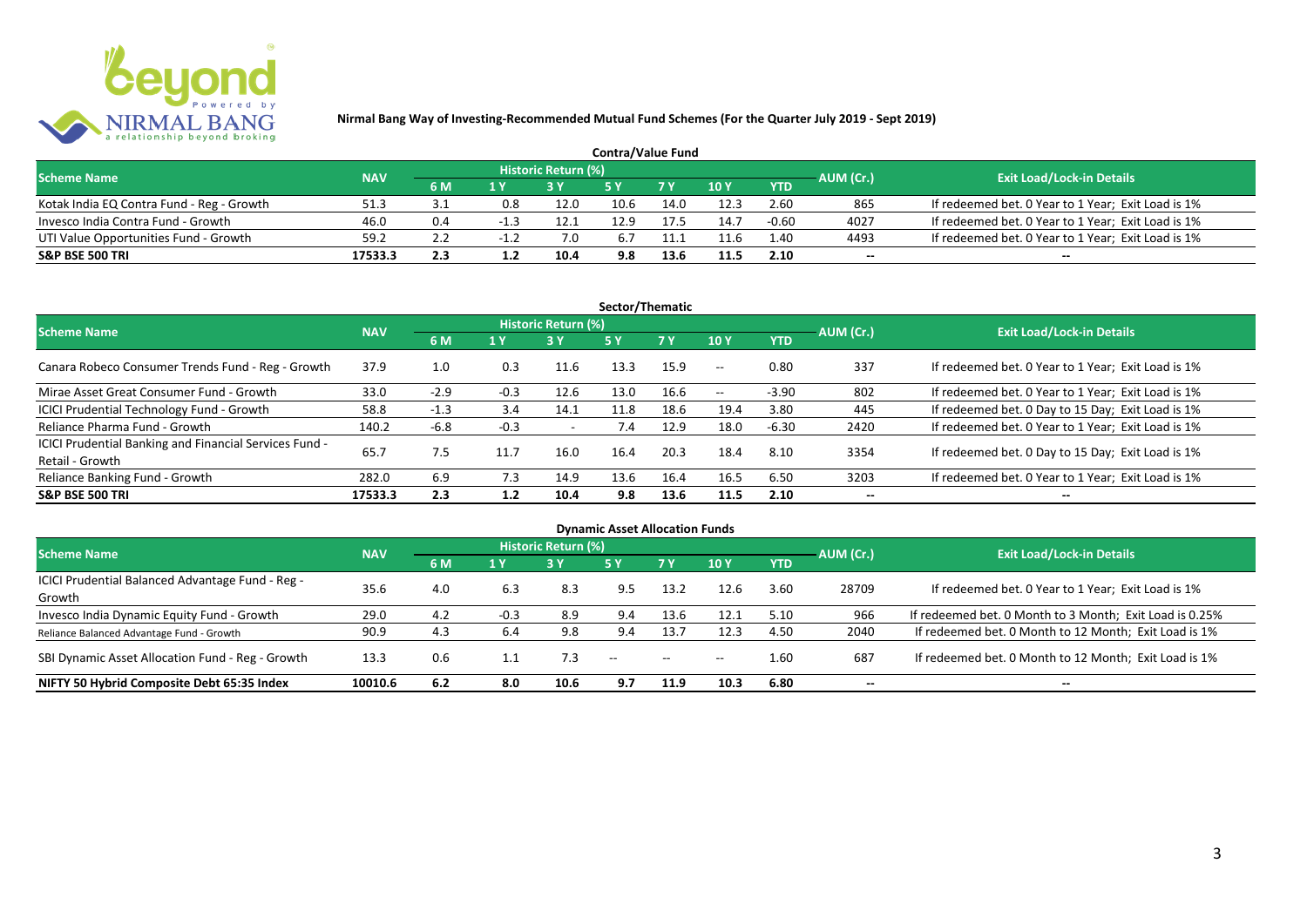

| <b>Hybrid Aggressive</b>                        |            |     |     |                            |                          |      |                          |            |                          |                                                       |  |  |  |  |
|-------------------------------------------------|------------|-----|-----|----------------------------|--------------------------|------|--------------------------|------------|--------------------------|-------------------------------------------------------|--|--|--|--|
| <b>Scheme Name</b>                              | <b>NAV</b> |     |     | <b>Historic Return (%)</b> |                          |      |                          |            | AUM (Cr.)                | <b>Exit Load/Lock-in Details</b>                      |  |  |  |  |
|                                                 |            | 6 M | 1 Y |                            | 5 Y                      | 7 Y  | 10Y                      | <b>YTD</b> |                          |                                                       |  |  |  |  |
| HDFC Hybrid Equity Fund - Growth                | 53.7       | 4.3 | 5.9 | 7.4                        | 6.5                      | 10.9 | 10.8                     | 4.50       | 22221                    | If redeemed bet. 0 Year to 1 Year; Exit Load is 1%    |  |  |  |  |
| ICICI Prudential Equity & Debt Fund - Growth    | 133.2      | 4.9 | 8.0 | 10.1                       | 11.2                     | 15.5 | 14.4                     | 4.10       | 25617                    | If redeemed bet. 0 Year to 1 Year; Exit Load is 1%    |  |  |  |  |
| Mirae Asset Hybrid - Equity Fund - Reg - Growth | 14.8       | 6.0 | 8.6 | 11.3                       | $\overline{\phantom{a}}$ | --   | $\overline{\phantom{a}}$ | 5.60       | 2196                     | If redeemed bet. 0 Year to 1 Year; Exit Load is 1%    |  |  |  |  |
| SBI Equity Hybrid Fund - Growth                 | 136.0      | 6.7 | 8.0 | 10.1                       | 11.5                     | 15.8 | 12.7                     | 6.10       | 29832                    | If redeemed bet. 0 Month to 12 Month; Exit Load is 1% |  |  |  |  |
| Canara Robeco Equity Hybrid Fund - Growth       | 157.2      | 4.1 | 4.4 | 10.0                       | 10.8                     | 13.6 | 13.3                     | 4.50       | 2316                     | If redeemed bet. 0 Year to 1 Year; Exit Load is 1%    |  |  |  |  |
| NIFTY 50 Hybrid Composite Debt 65:35 Index      | 10010.6    | 6.2 | 8.0 | 10.6                       | 9.7                      | 11.9 | 10.3                     | 6.80       | $\overline{\phantom{a}}$ | $- -$                                                 |  |  |  |  |

| <b>Arbitrage Fund</b>                      |            |     |     |                            |     |  |     |      |           |                                                         |  |  |  |
|--------------------------------------------|------------|-----|-----|----------------------------|-----|--|-----|------|-----------|---------------------------------------------------------|--|--|--|
| <b>Scheme Name</b>                         | <b>NAV</b> |     |     | <b>Historic Return (%)</b> |     |  |     |      | AUM (Cr.) | <b>Exit Load/Lock-in Details</b>                        |  |  |  |
|                                            |            | 1 M | 3 M | 6 M                        |     |  | 2 V | YTD  |           |                                                         |  |  |  |
| IDFC Arbitrage Fund - Reg - Growth         | 23.8       |     |     |                            | 6.7 |  |     | 7.00 | 5498      | If redeemed bet. 0 Month to 1 Month; Exit Load is 0.25% |  |  |  |
| Kotak Equity Arbitrage Fund - Reg - Growth | 27.0       |     |     | 6.8                        | 6.6 |  |     | 6.70 | 13769     | If redeemed bet. 0 Day to 30 Day; Exit Load is 0.25%    |  |  |  |
| Reliance Arbitrage Fund - Growth           | 19.4       | 8.2 |     |                            | 6.7 |  | 6.4 | 7.00 | 8759      | If redeemed bet. 0 Month to 1 Month; Exit Load is 0.25% |  |  |  |

|                                          |            |       |       |                     |       | <b>Equity Saver</b>                            |                 |            |           |                                                       |
|------------------------------------------|------------|-------|-------|---------------------|-------|------------------------------------------------|-----------------|------------|-----------|-------------------------------------------------------|
| <b>Scheme Name</b>                       | <b>NAV</b> |       |       | Historic Return (%) |       |                                                |                 |            | AUM (Cr.) | <b>Exit Load/Lock-in Details</b>                      |
|                                          |            | 6 M   | 1 V   |                     |       | 7 <sub>V</sub>                                 | 10 <sub>V</sub> | <b>YTD</b> |           |                                                       |
| Axis Equity Saver Fund - Reg - Growth    | 12.9       | 3.6   | 2.9   |                     | $- -$ | $\hspace{0.1mm}-\hspace{0.1mm}-\hspace{0.1mm}$ | $- -$           | 3.70       | 766       | If redeemed bet. 0 Month to 12 Month; Exit Load is 1% |
| HDFC Equity Savings Fund - Growth        | 36.8       | 3.3   | 5.8   | 8.6                 | 8.1   | a.                                             | 9.4             | 3.70       | 5422      | If redeemed bet. 0 Year to 1 Year; Exit Load is 1%    |
| Kotak Equity Savings Fund - Reg - Growth | 14.2       | 2.9   |       | 7.5                 | $- -$ | $\sim$                                         | $- -$           | 2.80       | 2122      | If redeemed bet. 0 Year to 1 Year; Exit Load is 1%    |
| CRISIL Hybrid 50+50 - Moderate Index*    | $- -$      | $- -$ | $- -$ |                     | $- -$ | --                                             |                 | $- -$      | $- -$     |                                                       |

| <b>Liquid Funds</b>                       |                                  |           |     |       |     |                          |            |                 |           |       |  |  |  |  |
|-------------------------------------------|----------------------------------|-----------|-----|-------|-----|--------------------------|------------|-----------------|-----------|-------|--|--|--|--|
| <b>Scheme Name</b>                        | <b>Exit Load/Lock-in Details</b> |           |     |       |     |                          |            |                 |           |       |  |  |  |  |
|                                           | <b>NAV</b>                       | <b>1W</b> | 2 W | l M   | 3 M | 1Y                       | <b>YTM</b> | <b>Maturity</b> | AUM (Cr.) |       |  |  |  |  |
| Axis Liquid Fund - Growth                 | 2109.7                           |           | 6.8 | 6.8   | 7.0 |                          | 6.5        | 0.11            | 27255     | Nil   |  |  |  |  |
| IDFC Cash Fund - Reg - Growth             | 2304.2                           | 6.2       |     | -6.4  | 6.7 |                          | 6.3        | 0.08            | 10199     | Nil   |  |  |  |  |
| Kotak Liquid Scheme - Reg - Growth        | 3852.4                           | 6.4       | 6.4 | 6.6   | 6.8 | 7.3                      | 6.5        | 0.10            | 29065     | Nil   |  |  |  |  |
| Mirae Asset Cash Management Fund - Growth | 1992.0                           | 6.9       |     | 6.7   | 6.9 | 7.4                      | 6.4        | 0.11            | 3033      | Nil   |  |  |  |  |
| <b>CRISIL Liquid Fund Index</b>           | $- -$                            | 7.4       | 7.1 | , , 1 | 7.2 | $\overline{\phantom{a}}$ | $- -$      | $- -$           | $-$       | $- -$ |  |  |  |  |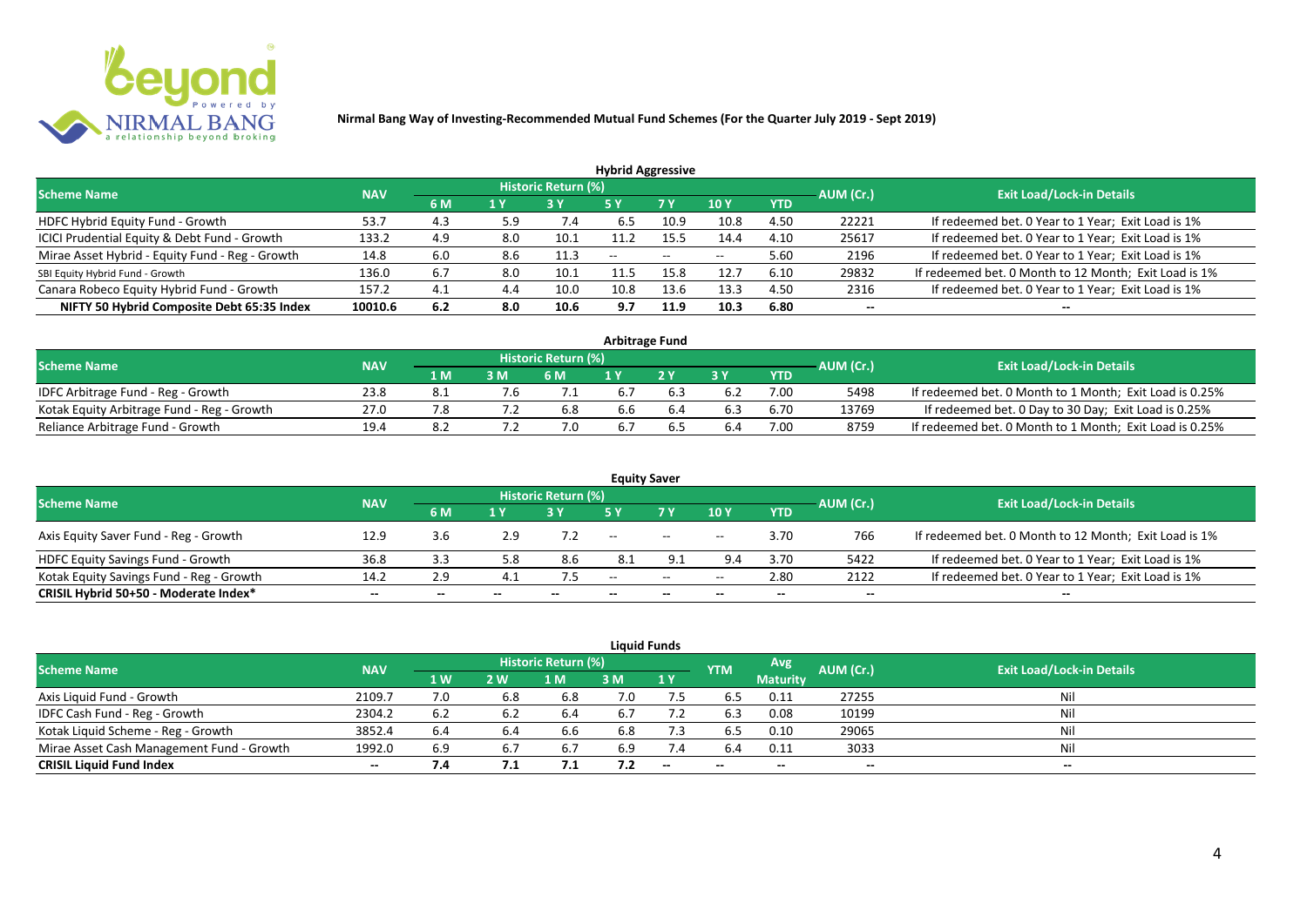

|                                               |            |     |     |                            | <b>Ultra Short Fund</b> |        |            |                 |           |                                  |
|-----------------------------------------------|------------|-----|-----|----------------------------|-------------------------|--------|------------|-----------------|-----------|----------------------------------|
| <b>Scheme Name</b>                            | <b>NAV</b> |     |     | <b>Historic Return (%)</b> |                         |        | <b>YTM</b> | Avg             | AUM (Cr.) | <b>Exit Load/Lock-in Details</b> |
|                                               |            | 1 M | 3 M | 6 M                        | 1 V                     |        |            | <b>Maturity</b> |           |                                  |
| HDFC Ultra Short Term Fund - Reg - Growth     | 10.7       | 9.6 | 8.2 | 8.4                        | $- -$                   | $\sim$ | ٠3         | 0.50            | 6847      | Nil                              |
| IDFC Ultra Short Term Fund - Reg - Growth     | 10.9       | 9.2 | 8.6 |                            | 8.5                     | $\sim$ |            | 0.46            | 2858      | Nil                              |
| SBI Magnum Ultra Short Duration Fund - Growth | 4246.8     | 9.8 | 8.4 | 8.3                        | 8.5                     |        |            | 0.50            | 7858      | Nil                              |
| <b>NIFTY Ultra Short Duration Debt Index</b>  | 3876.3     | 8.5 | 8.2 | 8.2                        | 8.4                     | 7.6    | $- -$      | $- -$           | $- -$     | $- -$                            |

| <b>Money Market Fund</b>                                   |            |      |     |                     |                          |     |            |                 |           |                                  |  |  |  |  |
|------------------------------------------------------------|------------|------|-----|---------------------|--------------------------|-----|------------|-----------------|-----------|----------------------------------|--|--|--|--|
| <b>Scheme Name</b>                                         | <b>NAV</b> |      |     | Historic Return (%) |                          |     | <b>YTM</b> | Avg             | AUM (Cr.) | <b>Exit Load/Lock-in Details</b> |  |  |  |  |
|                                                            |            | 1 M  | 3M  | 6 M                 | 1Y                       | 3 Y |            | <b>Maturity</b> |           |                                  |  |  |  |  |
| Aditya Birla Sun Life Money Manager Fund - Reg -<br>Growth | 256.8      | 10.6 | 9.0 | 8.7                 | 8.7                      | 7.6 |            | 0.56            | 11329     | Nil                              |  |  |  |  |
| ICICI Prudential Money Market Fund - Reg - Growth          | 265.2      | 9.8  | 8.6 | 8.4                 | 8.3                      | 7.4 | 7.1        | 0.40            | 8776      | Nil                              |  |  |  |  |
| Reliance Money Market Fund - Growth                        | 2895.6     | 9.9  | 8.9 | 8.7                 | 8.6                      | 7.5 | 7.2        | 0.45            | 3277      | Nil                              |  |  |  |  |
| UTI Money Market Fund - Reg - Growth                       | 2153.0     | 10.3 | 8.8 | 8.7                 | 8.6                      | 7.5 | 7.3        | 0.69            | 5786      | Nil                              |  |  |  |  |
| <b>CRISIL Liquid Fund Index</b>                            | $- -$      | 7.1  | 7.2 | $- -$               | $\overline{\phantom{a}}$ | --  | $- -$      | $- -$           | $- -$     | $\overline{\phantom{a}}$         |  |  |  |  |

| <b>Short Term Fund</b>                          |            |      |      |                            |     |    |            |                 |                  |                                  |  |  |  |  |
|-------------------------------------------------|------------|------|------|----------------------------|-----|----|------------|-----------------|------------------|----------------------------------|--|--|--|--|
| <b>Scheme Name</b>                              | <b>NAV</b> |      |      | <b>Historic Return (%)</b> |     |    | <b>YTM</b> | Avg             | <b>AUM (Cr.)</b> | <b>Exit Load/Lock-in Details</b> |  |  |  |  |
|                                                 |            | 1 M  | 3 M  | 6 M                        |     | 3Y |            | <b>Maturity</b> |                  |                                  |  |  |  |  |
| HDFC Short Term Debt Fund - Growth              | 21.3       | 14.9 | 12.0 | 10.5                       | 9.3 |    | 8.0        | 2.32            | 7992             | Nil                              |  |  |  |  |
| IDFC Bond Fund - Short Term Plan - Reg - Growth | 39.2       | 13.7 |      | 10.6                       | 9.6 |    |            | 2.16            | 8021             | Nil                              |  |  |  |  |
| Kotak Bond Short Term Plan - Reg - Growth       | 35.9       | 15.3 | 13.0 | 10.9                       | 9.6 |    |            | 2.80            | 9143             | Nil                              |  |  |  |  |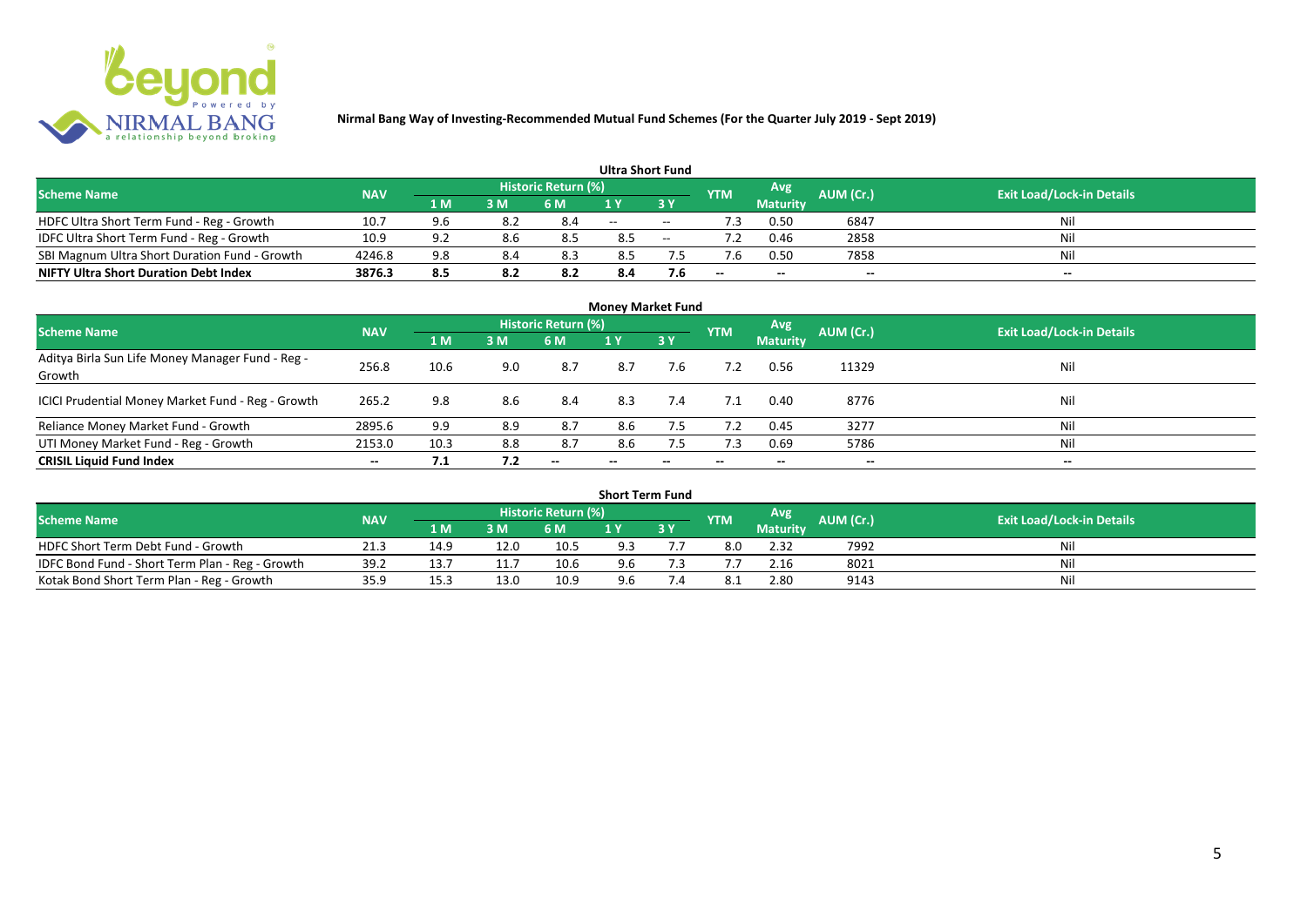

| <b>Low Duration Fund</b>                  |            |      |     |                            |     |  |            |          |           |                                  |  |  |  |  |
|-------------------------------------------|------------|------|-----|----------------------------|-----|--|------------|----------|-----------|----------------------------------|--|--|--|--|
| <b>Scheme Name</b>                        | <b>NAV</b> |      |     | <b>Historic Return (%)</b> |     |  | <b>YTM</b> | Avg      | AUM (Cr.) | <b>Exit Load/Lock-in Details</b> |  |  |  |  |
|                                           |            | 1 M  | 3 M | 6 M                        | 1 Y |  |            | Maturity |           |                                  |  |  |  |  |
| <b>HDFC Low Duration Fund - Growth</b>    | 40.1       | 10.6 | 9.0 | 8.6                        | 8.0 |  |            | 0.87     | 15150     | Nil                              |  |  |  |  |
| Canara Robeco Savings Fund - Reg - Growth | 30.0       | 10.7 | 9.0 | 8.7                        | 8.2 |  | '.4        | 0.83     | 1060      | Nil                              |  |  |  |  |
| IDFC Low Duration Fund - Reg - Growth     | 27.2       | 10.5 | റി  | 8.9                        | 8.5 |  |            | 0.79     | 3890      | Nil                              |  |  |  |  |

| <b>Banking &amp; PSU Bond Funds</b>                                                                                                                |      |      |      |      |      |    |     |                 |      |    |  |  |  |  |
|----------------------------------------------------------------------------------------------------------------------------------------------------|------|------|------|------|------|----|-----|-----------------|------|----|--|--|--|--|
| <b>Historic Return (%)</b><br><b>Avg</b><br><b>AUM (Cr.)</b><br><b>Exit Load/Lock-in Details</b><br><b>NAV</b><br><b>Scheme Name</b><br><b>YTM</b> |      |      |      |      |      |    |     |                 |      |    |  |  |  |  |
|                                                                                                                                                    |      | 1 M  | 3 M  | 6 M  |      | 3Y |     | <b>Maturity</b> |      |    |  |  |  |  |
| HDFC Banking and PSU Debt Fund - Reg - Growth                                                                                                      | 15.5 | 16.0 | 13.3 | 11.4 | 9.9  |    | 8.4 | 2.84            | 3187 | Ni |  |  |  |  |
| Kotak Banking and PSU Debt Fund - Reg - Growth                                                                                                     | 44.0 | 19.2 |      | 13.3 | 11.1 |    | 7 Q | 4.27            | 1790 | Ni |  |  |  |  |
| IDFC Banking & PSU Debt Fund - Reg - Growth                                                                                                        | 16.6 | 17.4 | 15.3 | 13.1 | 11.5 |    | 7.8 | 3.62            | 6718 | Ni |  |  |  |  |

| <b>Corporate Bond Funds</b>                         |                                  |      |      |      |      |           |            |                 |           |     |  |  |  |  |
|-----------------------------------------------------|----------------------------------|------|------|------|------|-----------|------------|-----------------|-----------|-----|--|--|--|--|
| <b>Scheme Name</b>                                  | <b>Exit Load/Lock-in Details</b> |      |      |      |      |           |            |                 |           |     |  |  |  |  |
|                                                     | <b>NAV</b>                       | 1 M  | 3 M  | 6 M  |      | <b>3Y</b> | <b>YTM</b> | <b>Maturity</b> | AUM (Cr.) |     |  |  |  |  |
| ICICI Prudential Corporate Bond Fund - Reg - Growth | 19.7                             | 14.7 | 12.5 | 11.1 | 9.4  | 7.6       | -8.1       | 2.16            | 7143      | Nil |  |  |  |  |
| HDFC Corporate Bond Fund - Growth                   | 21.6                             | 20.2 | 16.7 | 13.4 | 11.0 | 8.2       | 7.9        | 4.21            | 12258     | Nil |  |  |  |  |
| Kotak Corporate Bond Fund - Std - Growth            | 2544.5                           | 12.7 |      | 10.2 | 9.3  | 8.1       | 7.9        | 1.61            | 2149      | Nil |  |  |  |  |